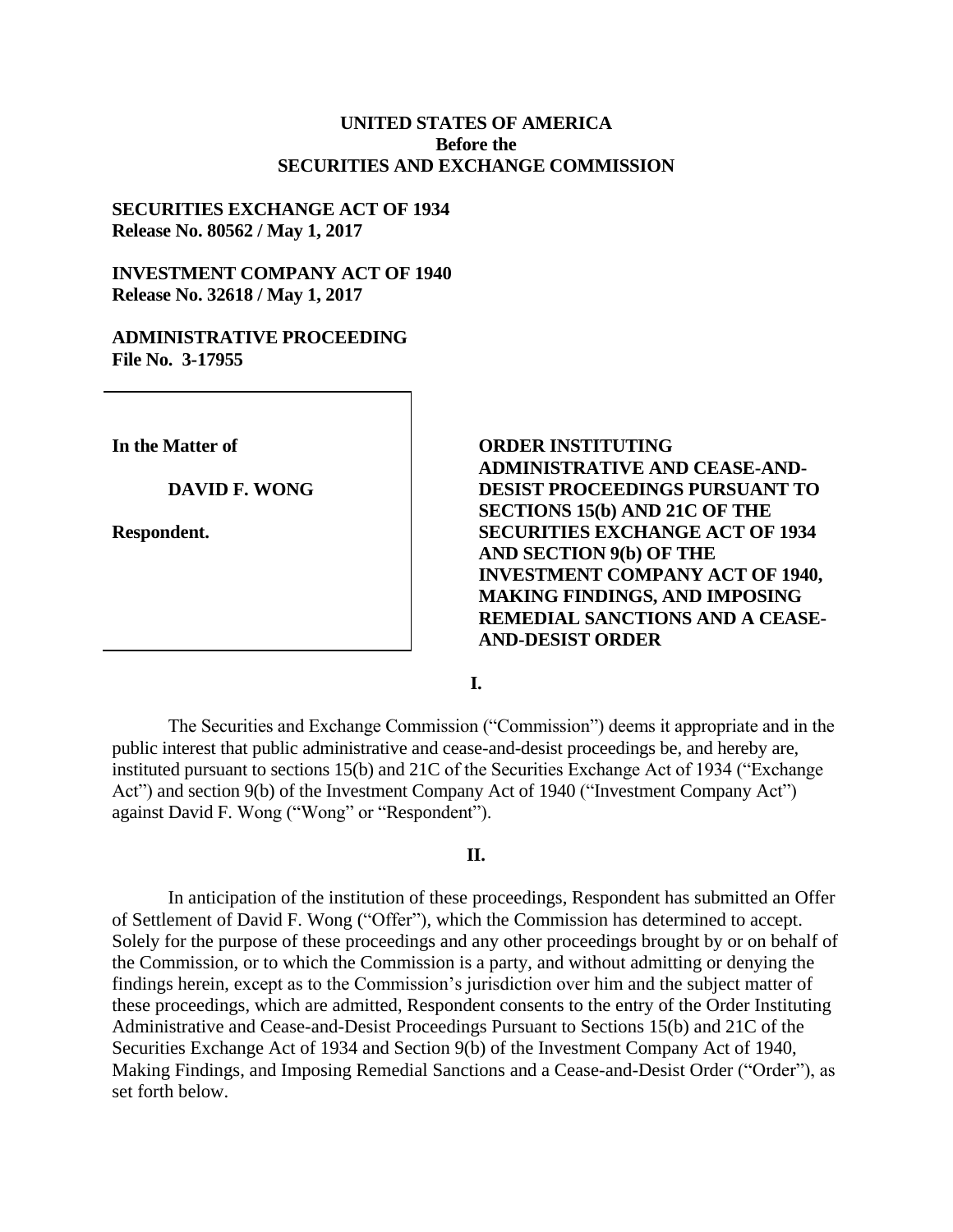On the basis of the Order and the Offer, the Commission makes the findings set forth  $below<sup>1</sup>$ 

#### **Summary**

These proceedings arise out of Wong's violations of antifraud provisions of the federal securities laws in connection with Barclays' secondary market purchases and sales of certain bonds known as non-agency residential mortgage-backed securities ( $\cdot$ non-agency RMBS").<sup>2</sup> From June 2009 through December 2012 ("the Relevant Period"), Wong, a trader for Barclays Capital Inc. ("Barclays"), knowingly or recklessly made false or misleading statements to customers and/or charged customers undisclosed excessive mark-ups on certain intra-day purchases and sales of nonagency RMBS. $3$  As a result of this misconduct, Wong generated more revenue for Barclays and indirectly secured greater compensation for himself. Also as a result of this misconduct, Wong willfully violated section 10(b) of the Exchange Act and Exchange Act rule 10b-5.

### **Respondent**

1. From approximately September 2008 through August 2014, Wong was employed as a trader on the RMBS trading desk at Barclays. Barclays is and, during the Relevant Period, was a broker-dealer registered with the Commission. During the Relevant Period, Wong was registered with the Financial Industry Regulatory Authority ("FINRA") and held series 7 and 63 securities licenses. In January 2016, Barclays terminated Wong's employment. Wong is 35 years old and resides in New York, New York.

#### **Background**

2. During the Relevant Period, Barclays was a broker-dealer engaged in secondary market trading of non-agency RMBS. In trading non-agency RMBS, Barclays, through Wong and others, purchased the securities for its own account and then sold them from its own account to its customers. Barclays did not charge a commission on the trades. In many instances, the purchase and sale took place within minutes or hours and involved little or no risk to Barclays. The profit that Barclays made on any given transaction instead came from the difference between the price at which Barclays sold securities and the price at which it had purchased them.

 $\overline{\phantom{a}}$ 

<sup>&</sup>lt;sup>1</sup> The findings herein are made pursuant to the Offer and are not binding on any other person or entity in this or any other proceeding.

<sup>&</sup>lt;sup>2</sup> Non-agency RMBS are residential mortgage-backed securities that are sponsored by private entities and not government-sponsored entities.

<sup>&</sup>lt;sup>3</sup> A mark-up is the difference between the price charged to the customer for a security and the prevailing market price for that security. *E.g.*, *Grandon v. Merrill Lynch & Co., Inc.*, 147 F. 3d 184, 189 (2d Cir. 1998). In the instant matter, the prevailing market price for the security involved in each of the transactions was Barclays' contemporaneous cost for the security. *See id.*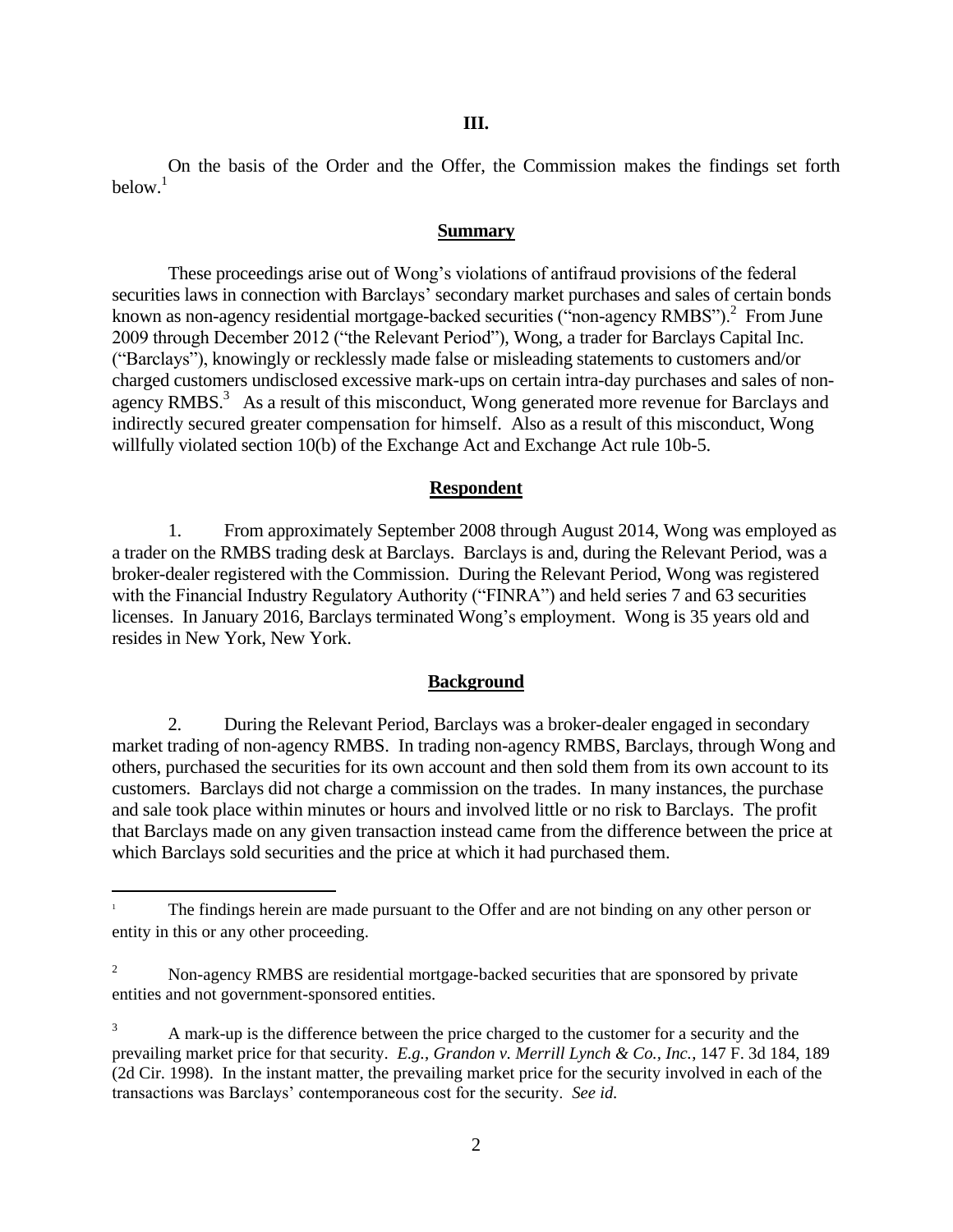3. In trading non-agency RMBS, Wong frequently negotiated the purchase of the securities from one customer at the same time as he was negotiating the sale of those securities to another customer. As such, in determining Barclays' purchase and sale prices, Wong typically was aware of the negotiating positions of both the selling customer and the purchasing customer.

# **Wong's Misconduct**

4. The false or misleading statements and undisclosed excessive mark-ups that are the subject of the Order took place in the context of certain intra-day trades of non-agency RMBS. The false or misleading statements led customers to accept less, or pay more, for securities than they otherwise might have accepted or paid. The excessive mark-ups resulted in unfair prices to customers as well as unreasonable profits to Barclays.

# **False or Misleading Statements to Barclays Customers**

5. During the Relevant Period, Wong, directly and indirectly, made false or misleading statements to Barclays customers in both the purchase and the sale of non-agency RMBS.<sup>4</sup> Among other things, he made false or misleading statements about the price at which the securities could be bought or sold; the amount of profit that Barclays would be making on individual trades; and, after Barclays had agreed to purchase securities from a seller and during negotiations with a potential buyer, whether Barclays still was in active negotiations with the seller.

6. In one instance, for example, Wong was negotiating the sale of \$17,500,000 original face amount of a bond to a buyer. Wong learned that Barclays already had purchased the bond at issue for a price of 44-08. Throughout the ensuing negotiations, Wong made false or misleading statements to the buyer, including

- a. misrepresenting that the seller had given an offer of 52-16 for the bond when there was no such offer from the seller;
- b. misrepresenting that Wong was uncertain whether the buyer's 48-24 bid would induce the seller to lower its 52-16 offer;
- c. misrepresenting that the seller had rejected the buyer's 49-00 "all in" bid and had given a counter-offer of 51-16; and
- d. misrepresenting that Wong would try to "squeeze" a few ticks out of the seller.

 $\overline{\phantom{a}}$ 4 In some instances, Wong made false or misleading statements directly to customers. In other instances, he made false or misleading statements to Barclays salespersons, and the salespersons then communicated the false or misleading information to customers.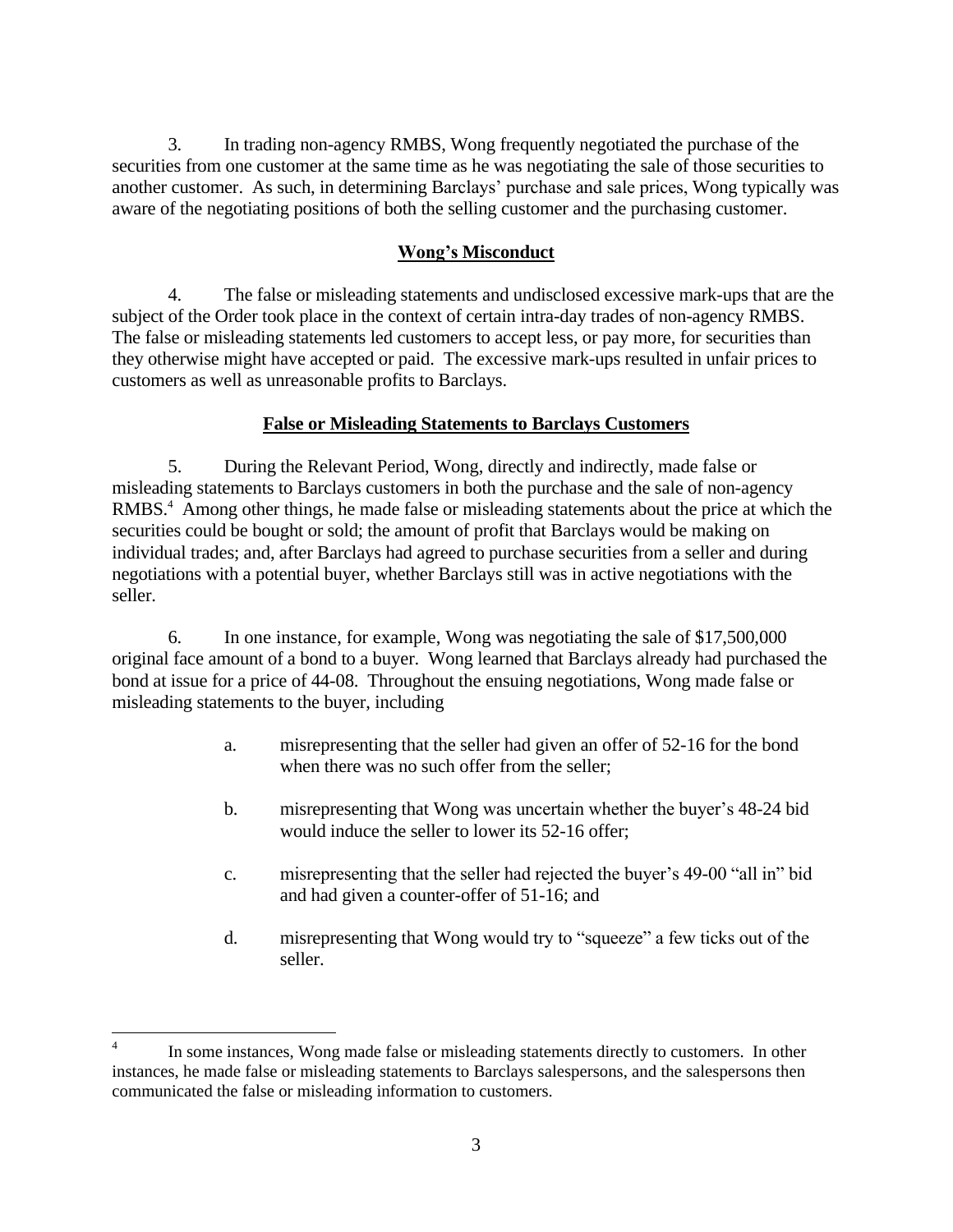Wong ultimately sold the bond to the buyer for 50-00. Based on the then current face amount of the securities traded, Barclays made profits of approximately \$840,000 on this transaction.

7. From the transactions in which Wong, directly or indirectly, made false or misleading statements to Barclays customers, Barclays made profits of approximately \$1,832,000.

8. The information about which Wong made the false or misleading statements was important to the investment decisions of the Barclays customers. Under these circumstances, Wong willfully violated section 10(b) of the Exchange Act and Exchange Act rule 10b-5.

# **Excessive Mark-Ups Charged to Barclays Customers**

9. In addition to making false or misleading statements to Barclays customers, Wong at times charged customers mark-ups that bore no reasonable relationship to the prevailing market prices.<sup>5</sup>

10. In one instance, Wong purchased a total of \$90,000,000 face amount of a bond at a price of 10-00. On the same day, Wong sold the \$90,000,000 face amount of the bond at a price of 11-04. The 11-04 price represented an intra-day mark-up of 11.25% and profits to Barclays of approximately \$1,012,500.

11. Excluding one transaction in which Wong both charged an excessive mark-up and made false or misleading statements, Barclays made unreasonable profits of approximately \$1,477,000 from transactions in which Wong charged excessive mark-ups.

12. Wong did not disclose the excessive mark-ups to Barclays customers.<sup>6</sup> That information would have been important to the investment decisions of the customers, particularly because of the opaque nature of secondary market trading in non-agency RMBS. Under these circumstances, Wong willfully violated section 10(b) of the Exchange Act and Exchange Act rule 10b-5.

 $5<sup>1</sup>$ <sup>5</sup> Based on trade data furnished by Barclays, the average mark-up charged on Barclays intra-day non-agency RMBS transactions during the Relevant Period was less than one percent. This average is less than the average reflected in the data in the Trade Reporting and Compliance Engine ("TRACE") for intra-day non-agency RMBS trades that the Financial Industry Regulatory Authority developed and maintained. TRACE is a system through which broker-dealers report over-the-counter secondary market transactions in eligible fixed income securities. Trading in non-agency RMBS began to be reported in TRACE in or about May 2011.

<sup>&</sup>lt;sup>6</sup> Under the "shingle theory," a broker-dealer "creates an implied duty to disclose excessive markups by 'hanging out its professional shingle.'" *Grandon*, 147 F.3d at 192 (quoting *Banca Cremi, S.A. v. Alex. Brown & Sons, Inc.*, 132 F.3d 1017, 1034 (4<sup>th</sup> Cir. 1997) (quoting Commission reply brief)). When a broker-dealer, without disclosure, charges a customer a mark-up that results in a price that is not reasonably related to the prevailing market price, the broker-dealer commits fraud. *Id.* at 190 (quoting Bank of Lexington & Trust Co.v. Vining Sparks Securities, Inc., 959 F. 2d 606, 613 (6<sup>th</sup> Cir. 1992)). The example of excessive mark-ups in paragraph 10 above of the Order is not meant to suggest that mark-ups below the level reflected in that example could not be excessive.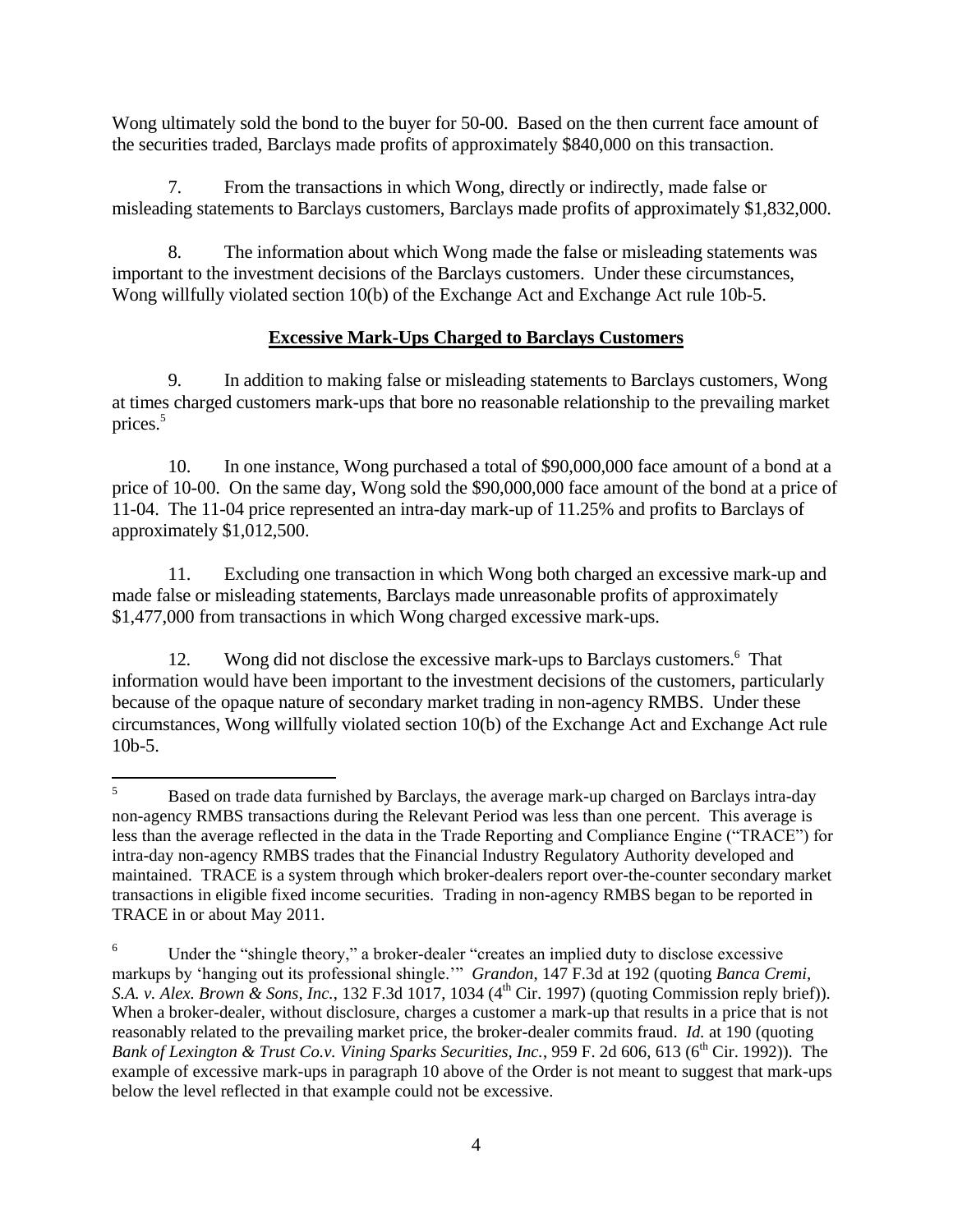In view of the foregoing, the Commission deems it appropriate, in the public interest, to impose the sanctions agreed to in Respondent's Offer.

Accordingly, pursuant to sections 15(b) and 21C of the Exchange Act and section 9(b) of the Investment Company Act, it is hereby ORDERED that

A. Wong cease and desist from committing or causing any violations and any future violations of section 10(b) of the Exchange Act and Exchange Act rule 10b-5;

B. Wong be, and hereby is, suspended from association with any broker, dealer, investment adviser, municipal securities dealer, municipal advisor, transfer agent, or nationally recognized statistical rating organization for a period of twelve months, effective on the second Monday following the entry of the Order;

C. Wong is prohibited from serving or acting as an employee, officer, director, member of an advisory board, investment adviser or depositor of, or principal underwriter for, a registered investment company or affiliated person of such investment adviser, depositor, or principal underwriter, for a period of twelve months, effective on the second Monday following the entry of the Order;

D. Wong shall pay a civil money penalty in the amount of \$125,000 to the Commission for transfer to the United States Treasury, subject to section  $21F(g)(3)$  of the Exchange Act. Payment shall be made in the following installments: \$65,000 within 10 days of the entry of the Order and \$60,000 within 365 days of the entry of the Order. If any payment is not made by the date the payment is required by the Order, the entire outstanding balance of the civil money penalty, plus any additional interest accrued pursuant to 31 U.S.C. § 3717 shall be due and payable immediately, without further application. Payment must be made in one of the following ways:

- (1) Respondent may transmit payment electronically to the Commission, which will provide detailed ACH transfer/Fedwire instructions upon request;
- (2) Respondent may make direct payment from a bank account via Pay.gov through the SEC website at [http://www.sec.gov/about/offices/ofm.htm;](http://www.sec.gov/about/offices/ofm.htm) or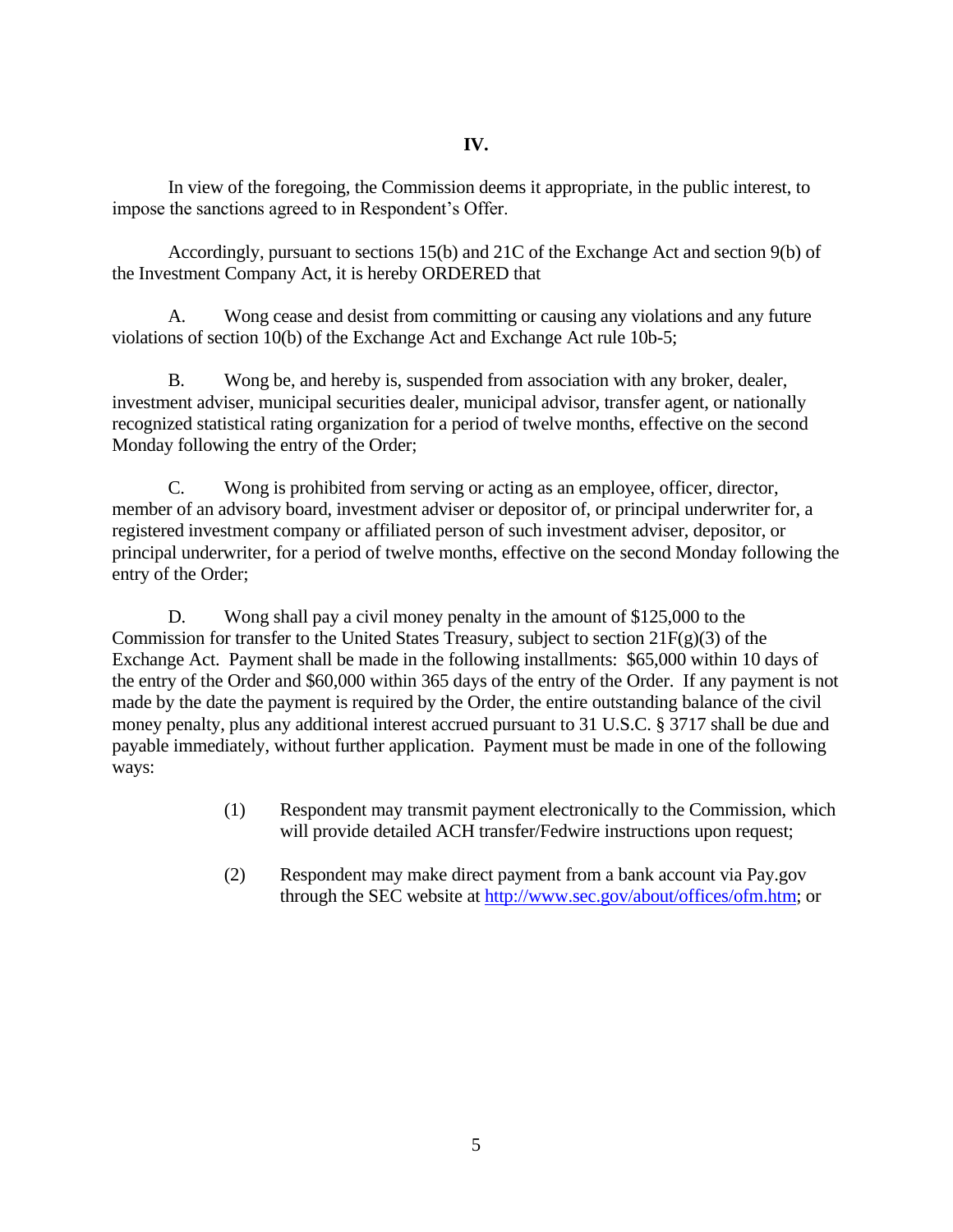(3) Respondent may pay by certified check, bank cashier's check, or United States postal money order, made payable to the Securities and Exchange Commission and hand-delivered or mailed to:

Enterprise Services Center Accounts Receivable Branch HQ Bldg., Room 181, AMZ-341 6500 South MacArthur Boulevard Oklahoma City, OK 73169

Payments by check or money order must be accompanied by a cover letter identifying Wong as the Respondent in these proceedings, and the file number of these proceedings; a copy of the cover letter and check or money order must be sent to Andrew B. Sporkin, Assistant Director, Division of Enforcement, Securities and Exchange Commission, 100 F Street, N.E., Washington, D.C. 20549.

E. Amounts ordered to be paid as civil money penalties pursuant to the Order shall be treated as penalties paid to the government for all purposes, including all tax purposes. To preserve the deterrent effect of the civil penalty, Respondent agrees that in any Related Investor Action, he shall not argue that he is entitled to, nor shall he benefit by, offset or reduction of any award of compensatory damages by the amount of any part of Respondent's payment of a civil penalty in this action ("Penalty Offset"). If the court in any Related Investor Action grants such a Penalty Offset, Respondent agrees that he shall, within 30 days after entry of a final order granting the Penalty Offset, notify the Commission's counsel in this action and pay the amount of the Penalty Offset to the Securities and Exchange Commission. Such a payment shall not be deemed an additional civil penalty and shall not be deemed to change the amount of the civil penalty imposed in this proceeding. For purposes of this paragraph, a "Related Investor Action" means a private damages action brought against Respondent by or on behalf of one or more investors based on substantially the same facts as alleged in the Order instituted by the Commission in this proceeding.